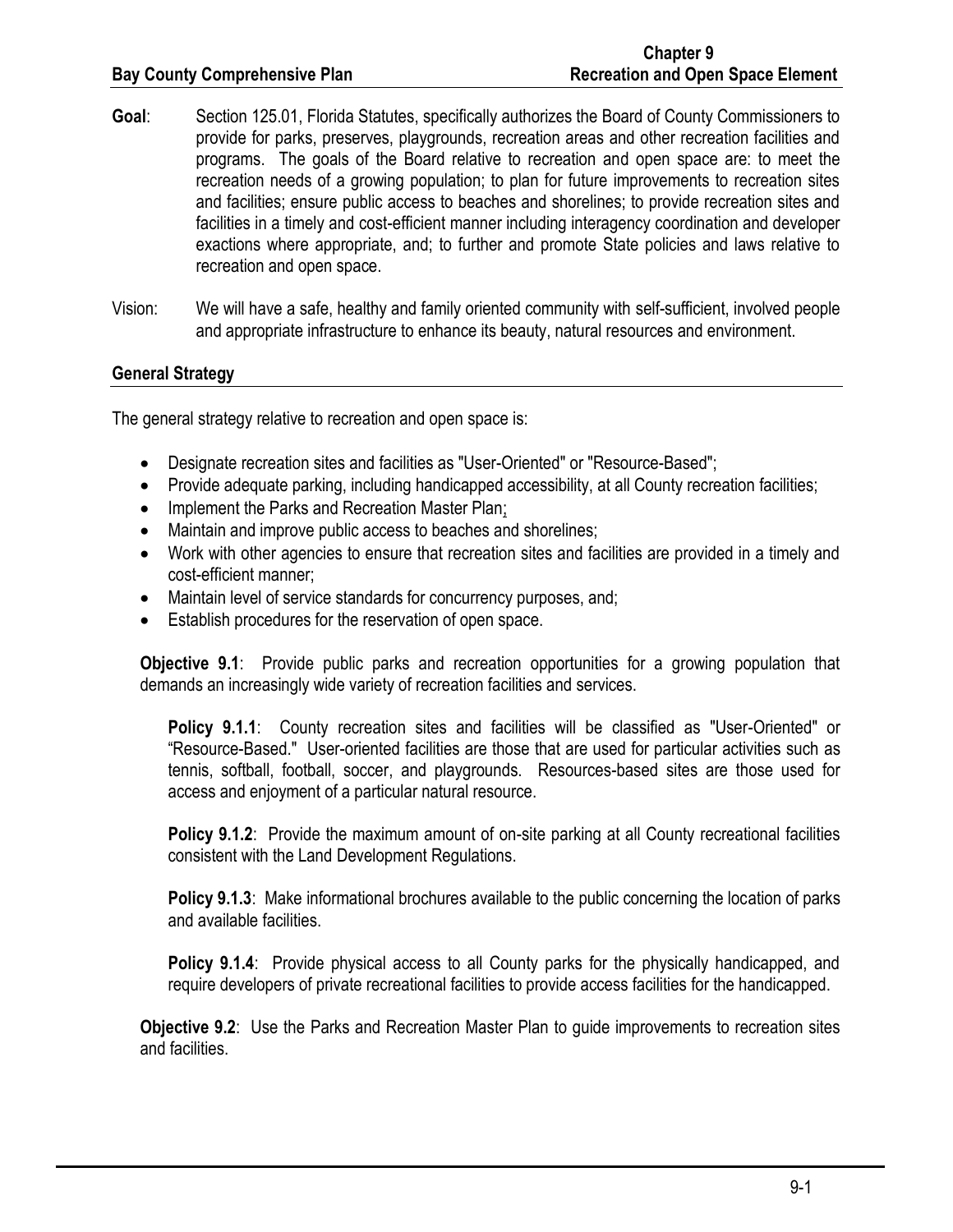**Policy 9.2.1**: The Board will use the Parks and Recreation Master Plan as the basis for making improvements to recreation sites and/or facilities.

**Objective 9.3**: Improve existing public beach access and provide additional access sites and facilities.

**Policy 9.3.1**: The development review process shall consider impacts of development or redevelopment on publicly established access to the beach, including parking areas. Developments which would preclude such access shall not be approved unless a comparable alternative access and parking are provided as a condition of development, consistent with Chapter 161.55(6), Florida Statutes. The County shall also continue its efforts to acquire undeveloped land for use as public parking at beach access points.

**Policy 9.3.2**: Through negotiations with individual property owners, obtain title, easements, or other ownership interest in areas commonly used for public access and construct dune walkovers at these points.

**Policy 9.3.3**: Maintain and update annually an inventory of public access facilities in the County, including both saltwater and freshwater access facilities, and periodically survey and record conditions at those sites.

**Policy 9.3.4**: Utilize Boating Improvement Funds to improve access to County-maintained boat ramps by acquiring additional land for parking. The Grand Lagoon and Sandy Creek areas shall be a priority for such acquisition.

**Policy 9.3.5**: Develop, prioritize and update annually a list of shoreline sites for potential public acquisition. The County shall pursue all available funding programs for the acquisition of such sites.

**Policy 9.3.6**: Shoreline renourished at public expense shall have public access provided at intervals of every one-half mile or less.

**Policy 9.3.7**: Coordinate the need for public access and recreational facilities with the Coastal Management Element.

**Objective 9.4**: Establish and promote an intergovernmental process between Bay County, municipalities within Bay County, appropriate Federal, State, regional, and local agencies, such as the Florida Department of Environmental Protection, the Florida Department of Agriculture and Consumer Services, the Northwest Florida Water Management District, the Bay County Tourist Development Council, and the Parks and Recreation Departments of local government, and the private sector to provide recreational opportunities.

**Policy 9.4.1**: Establish communication through a direct liaison at appropriate Federal and State and local government entities regarding recreation and beach access.

**Policy 9.4.2**: Summaries of actions proposed by any of the identified appropriate agencies regarding recreation or beach access shall be forwarded to other appropriate entities.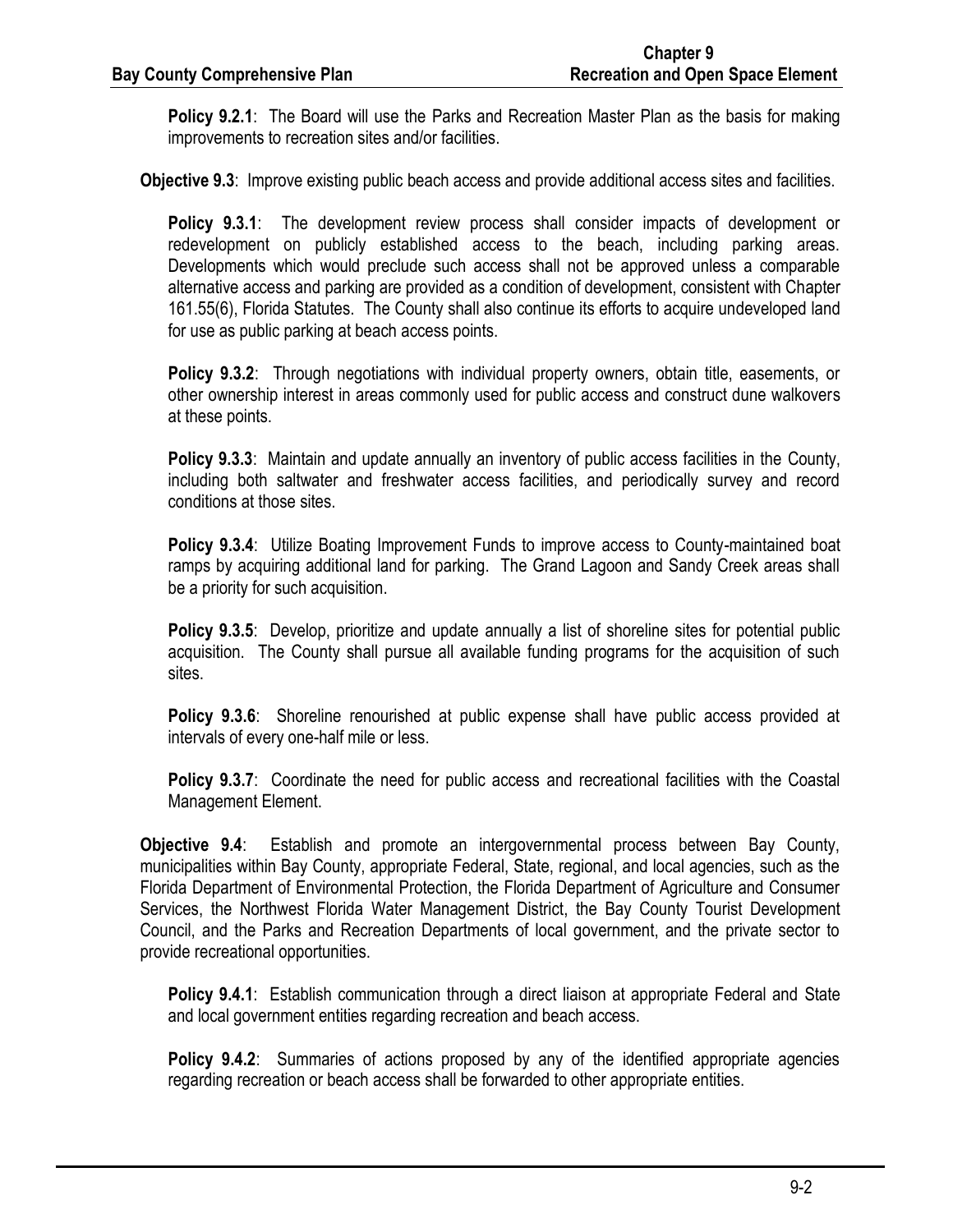**Policy 9.4.3**: Promote coordination and cooperation through interlocal agreements which would enhance public access and recreation sites and facilities.

**Policy 9.4.4**: Adopt incentives for developers to provide recreation facilities in their developments.

**Policy 9.4.5**: Increase the availability of County recreation facilities to civic and other semi-public and private organizations, but not to the detriment of the recreation needs of the general public.

**Policy 9.4.6**: Develop standard County policies and procedures to allow for use of County recreation facilities by groups and organizations.

**Policy 9.4.7:** Coordinate public and private resources to meet recreation needs through joint ventures, tax incentives, and other cooperative relationships, including the acquisition of environmentally sensitive lands with recreation resources for use as passive recreation facilities.

**Policy 9.4.8**: Coordinate and work with the Board of County Commissioners and the Bay County Tourist Development Council to implement and maintain and Lifeguard Program for Rick Seltzer Park and the MP Miller County Pier.

**Objective 9.5**: Provide open space and recreational facilities in a cost-effective manner.

**Policy 9.5.1**: Use private resources such as volunteers, agreements with groups and organizations, and donations in the development and maintenance of appropriate furnishings in recreation areas, including both public art and recreation equipment.

**Policy 9.5.2**: Consider development costs when determining the feasibility of recreational land acquisition. This analysis shall consider soil suitability, topography and vegetation type, access, and other constraints to developing the site for its intended purpose.

**Policy 9.5.3**: Reduce maintenance costs in developing new facilities and improving existing facilities by including the installation of low-maintenance landscaping, facilities, and site design.

**Policy 9.5.4**: All acquisitions of and physical improvements to park and recreation facilities shall be consistent with the Capital Improvements Element of this plan to the extent possible considering availability of funds.

**Objective 9.6**: Preserve the unique natural qualities of Econfina Creek while improving its potential as a recreational resource.

**Policy 9.6.1**: Designate the first 100 feet along both sides of Econfina Creek as a scenic corridor prohibiting all construction except for piers, docks, and landscaping.

**Policy 9.6.2**: Coordinate with the Northwest Florida Water Management District to identify parcels of land for priority purchase. They would include the possible purchase of conservation easements either with "Save Our Rivers" funds or in exchange for County property tax considerations.